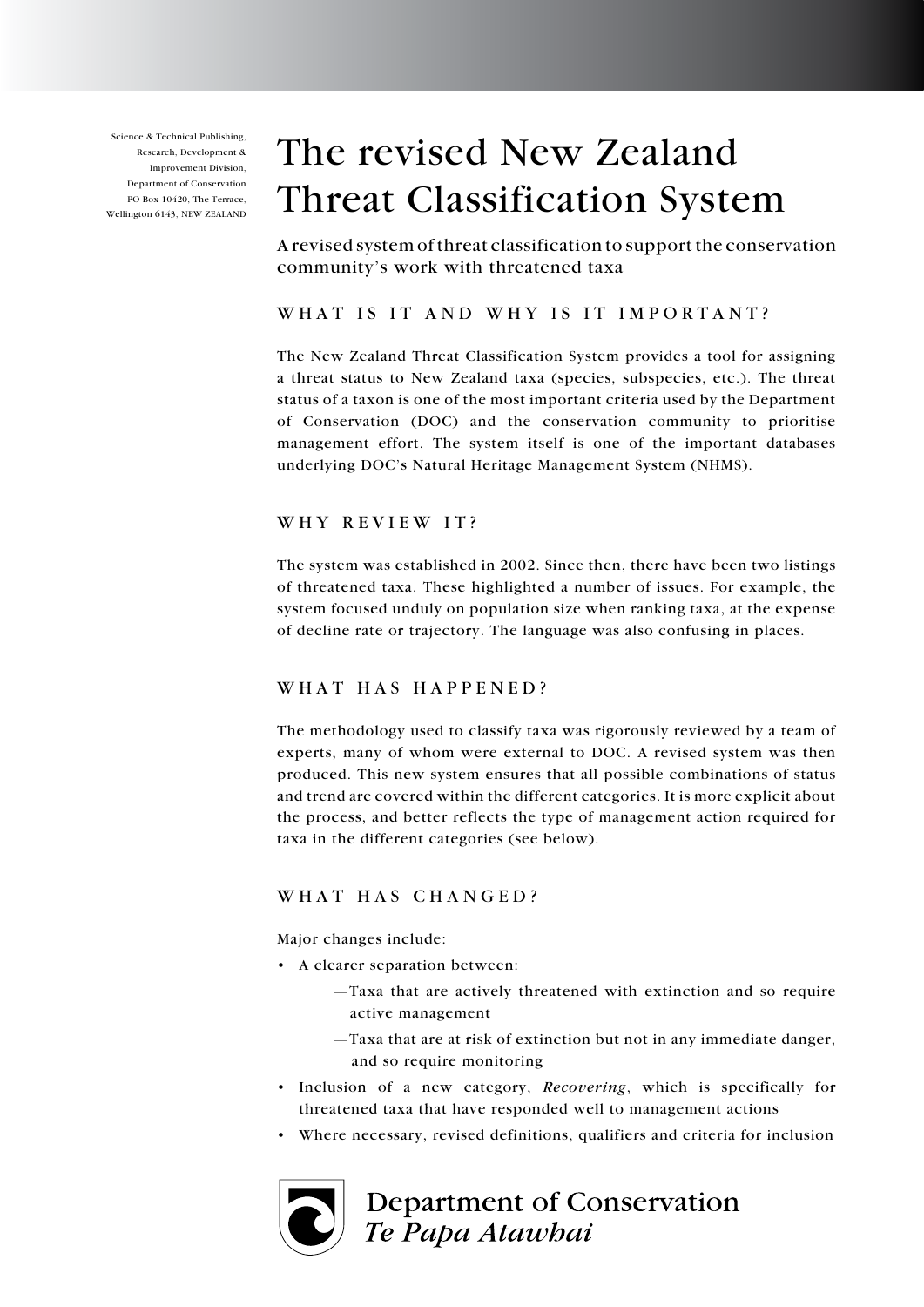#### **BENEFITS**

- • A clearer distinction between genuinely 'threatened' taxa and those merely 'at risk'
- • A better tool for prioritising management effort and resources
- • Clearer terms and language
- • Use of a matrix analysis to ensure that all candidate taxa are covered regardless of population size and trend, with no gaps between categories
- • Clearer roles for the expert advisory team and the processes it must follow to ensure objectivity



#### THE REVISED STRUCTURE